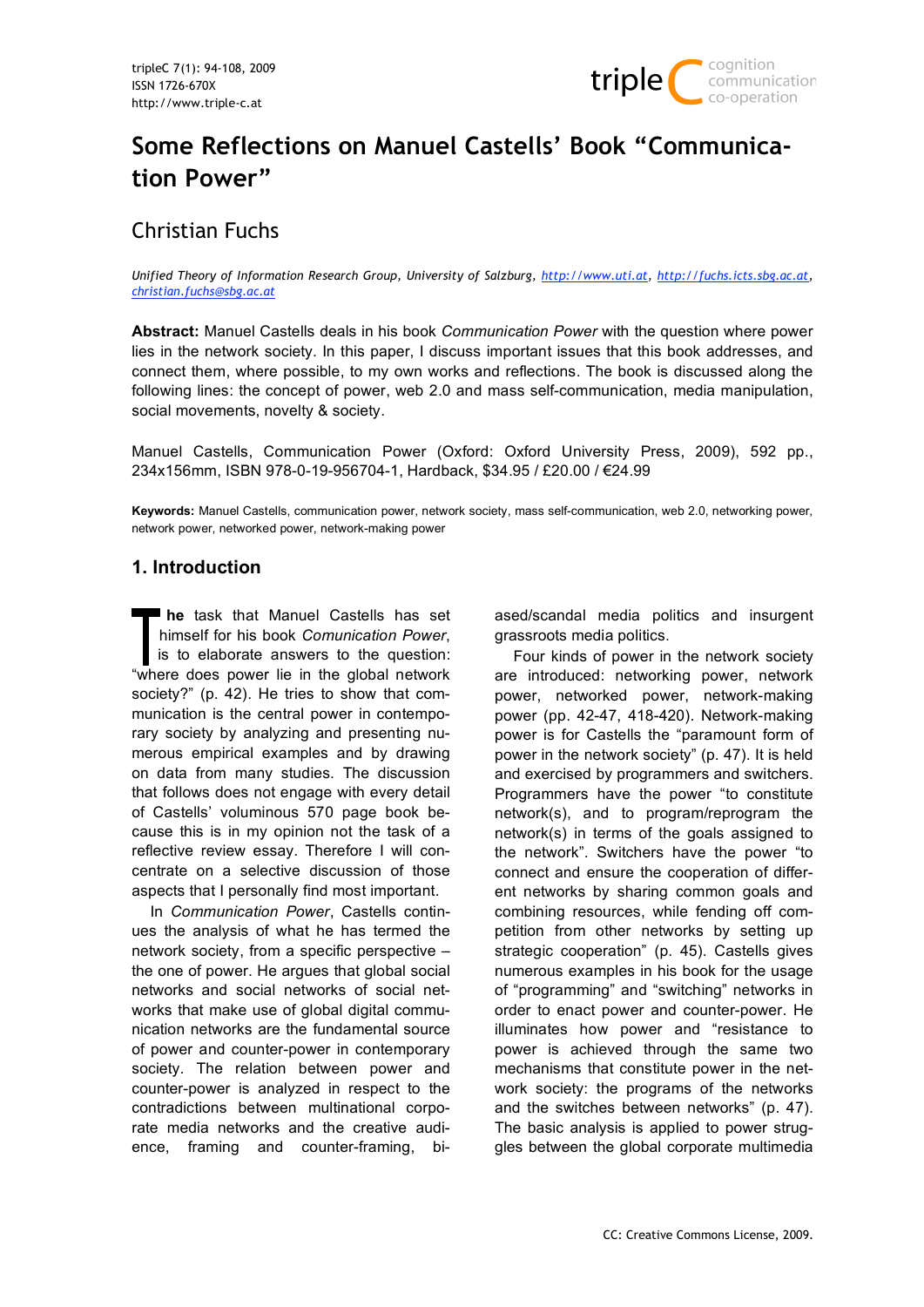networks and the creative audience (chapter 2), the development of media policies in the USA (chapter 2), framing and counter-framing in political campaigns, especially the framing of the US public mind before, during, and after the Iraq war (chapter 3); to scandal politics in Spain in the 1990s (chapter 4), media control and censorship in the USA, Russia, and China (chapter 4); the environmental movement, the global movement against corporate globalization, the spontaneous citizens' movement that emerged in Spain after the al-Qaeda attacks in 2004, and the Barack Obama presidential primary campaign (chapter 5).

### **2. The Concept of Power**

Castells defines power in a Weber-inspired way as "the relational capacity that enables a social actor to influence asymmetrically the decisions of other social actor(s) in ways that favor the empowered actor's will, interests, and values" (p. 10). Power is associated with coercion, domination, violence or potential violence, and asymmetry. He refers to the power concepts of Foucault, Weber, and Habermas and argues that he builds on Giddens' structuration theory. However, Giddens conceives power in a completely different way, a way that is neither mentioned nor discussed by Castells. For Giddens, power is "'transformative capacity', the capability to intervene in a given set of events so as in some way to alter them" (Giddens, 1985, p. 7), the "capability to effectively decide about courses of events, even where others might contest such decisions" (Giddens, 1985, p. 9). Power is for Giddens characteristic for all social relationships, it "is routinely involved in the instantiation of social practices" and is "operating in and through human action" (Giddens, 1981, p. 49f).

In Giddens' structuration theory, power is not necessarily coercive, violent, and asymmetrically distributed. Therefore it becomes possible to conceive of and analyze situations and social systems, in which power is more symmetrically distributed, for example situations and systems of participatory democracy. Power as transformative capacity seems indeed to be a fundamental aspect of all societies. This also means that there is a huge difference between Castells' approach and Giddens' structuration theory, which as such is not problematic, but should also be explicated, especially because Castells says that he builds on Giddens' structuration theory (p. 14), which he in my opinion does not. The problem with Castells' notion of power is that he sees coercive, violent, dominative power relationships as "the foundational relations of society throughout history, geography, and cultures" (p. 9). Such power is for him "the most fundamental process in society" (p. 10). Furthermore, Castells dismisses the "naïve image of a reconciled human community, a normative utopia that is belied by historical observation" (p. 13). Is it really likely that all history of humankind and that all social situations and systems, in which we live, are always and necessarily shaped by power struggles, coercion, violence, and domination? Relationships of love, intimacy, and affection are in modern society unfortunately often characterized by violence and coercion and are therefore frequently (in Castells' terms) power relationships. But isn't love a prototypical phenomenon, where many people experience feelings and actions that negate violence, domination, and coercion? Isn't the phenomenon of altruism in love the practical falsification of the claim that coercive power is the most fundamental process in society? My claim is that not coercive power, but that cooperation is the most fundamental process in society (Fuchs, 2008a, pp. 31-34, 40-58), and that indeed it is possible to create social systems without coercive power (in Castells' terms) and with a symmetric distribution of power (in Giddens' terminology). Conceiving power as violent coercion poses the danger of naturalizing and fetishizing coercion and violent struggles as necessary and therefore not historical qualities of society. The problematic ideological-theoretical implication is that in the final instance war must exist in all societies and a state of peace is dismissed and considered as being categorically impossible. Castells surely does not share this implication, as his analysis of communication power in the Iraq war shows.

One problem that I have with Castells' book is the rather technocratic language that he tends to use for describing networks and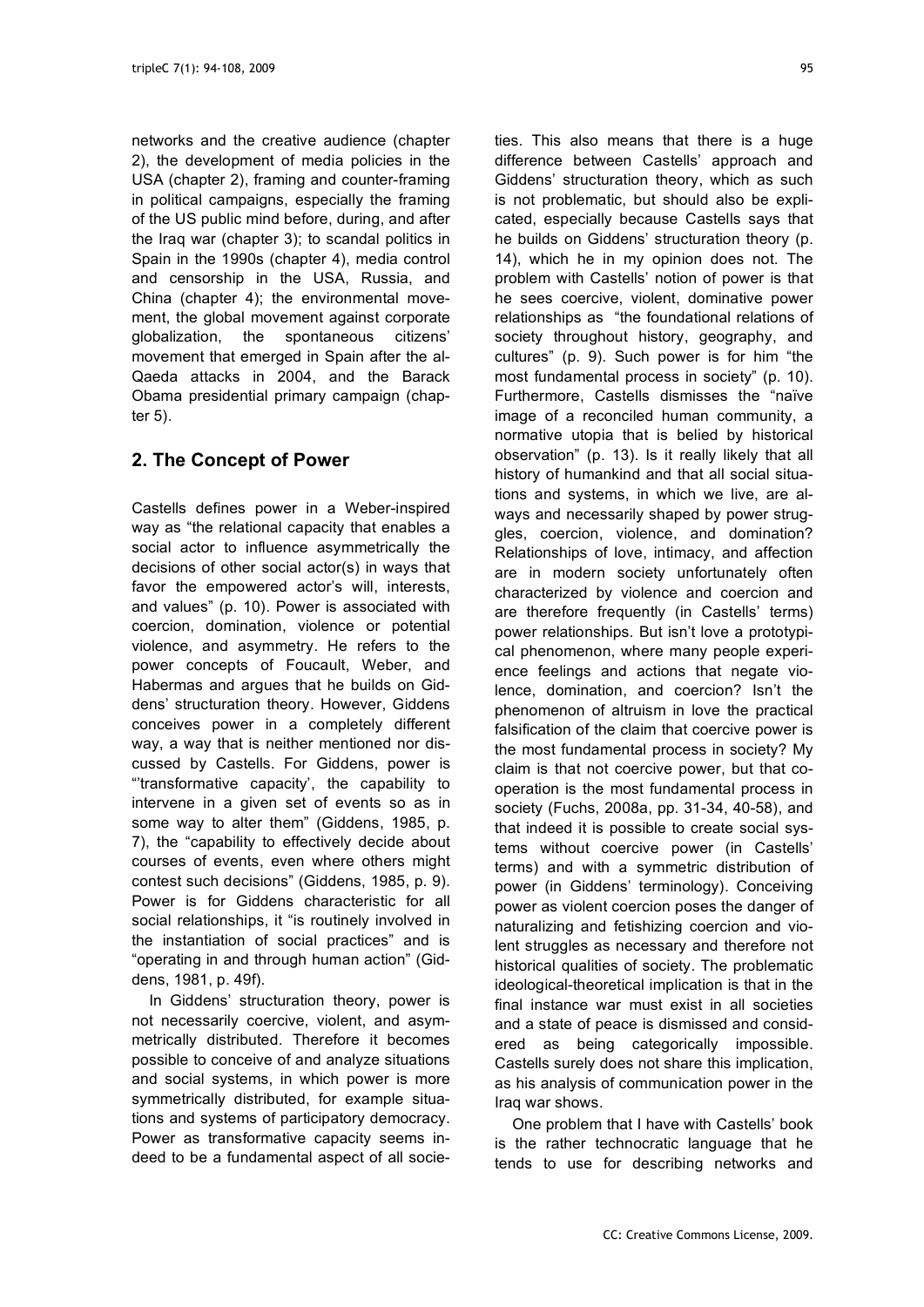communication power – social networks, technological networks, and techno-social networks are all described with the same categories and metaphors that originate in computer science and computer technology: program, meta-programmers, switches, switchers, configuration, inter-operability, protocols, network standards, network components, kernel, program code, etc. I have no doubt that Manuel Castells does not have the intention to conflate the difference between social and technological networks. He has argued for example in the past that social networks are a "networking form of social organization" and that information technology is the "material basis" for the "pervasive expansion" of social networks (Castells, 2000b, p. 500). But even if the terminology that Manuel Castells now tends to employ is only understood in a metaphorical sense, the problem is that society and social systems are described in technological and computational terms so that the differentia specifica of society in comparison to computers and computer networks – that society is based on humans, reflexive and self-conscious beings that have cultural norms, anticipative thinking, and a certain freedom of action that computers do not have – gets lost. It is no surprise that based on the frequent employment of such metaphors, Castells considers Bruno Latour's actor network theory as brilliant (p. 45). It is an important task to distinguish the qualities of social networks from the qualities of technological networks and to identify the emergent qualities of techno-social networks such as the Internet (Fuchs, 2005; Fuchs, 2008a, pp. 121-147). Castells acknowledges that there is a "parallel with software language" (p. 48) in his terminology, but he does not give reasons for why he uses these parallels and why he thinks such parallels are useful. Obviously society is shaped by computers, but is not a computer itself, so there is in my opinion simply no need for such a terminological conflationism. Computer metaphors of society can just like biological metaphors of society become dangerous under certain circumstances so that in my opinion it is best not to start to categorically conflate the qualitative difference between society and technology. Technology is part of society and society constructs technology. Society is more than just technology and has emergent qualities that stem from the synergetical interactions of human beings. Technology is one of many results of the productive societal interactions of human beings, it has therefore qualities that are on the one hand specifically societal, but on the other hand different from the qualities of other products of society. That there are nodes and interactions in all networks is a common aspect of social and technological networks, but an important task that should not be forgotten is to differentiate between the different emergent qualities that technological networks and social networks have – emergent qualities that interact when these two kinds of networks are combined in the form of techno-social networks such as the Internet so that meta-emergent techno-social qualities appear.

Castells carefully argues that power is differentiated in the network society and that the power structure is not fully determined by one group or one kind of power structure. But he also avoids a relativistic position that only sees different types of power without the analysis of the relations between these types. Relativism categorically excludes the possibility of the domination of a certain kind of power. Castells in contrast gives a realistic analysis of power. He says that there is no deterministic control of the power structure by one group and asserts that "whoever has enough money, including political leaders, will have a better chance of operating the switch in its favor" (p. 52).

# **3. "Web 2.0" and Mass Self-Communication**

The rise of integrative information, communication, and community-building Internet platforms such as blogs, wikis, or social networking sites has not only prompted the development of new concepts – web 2.0, social software, social media, etc  $-$ , but also a new techno-deterministic optimism that resembles the Californian ideology that accompanied the commercial rise of the Internet in the 1990s. So for example Tapscott and Williams claim that the "new web" brings about "a new economic democracy (…) in which we all have a lead role" (Tapscott & Williams, 2007, p. 15;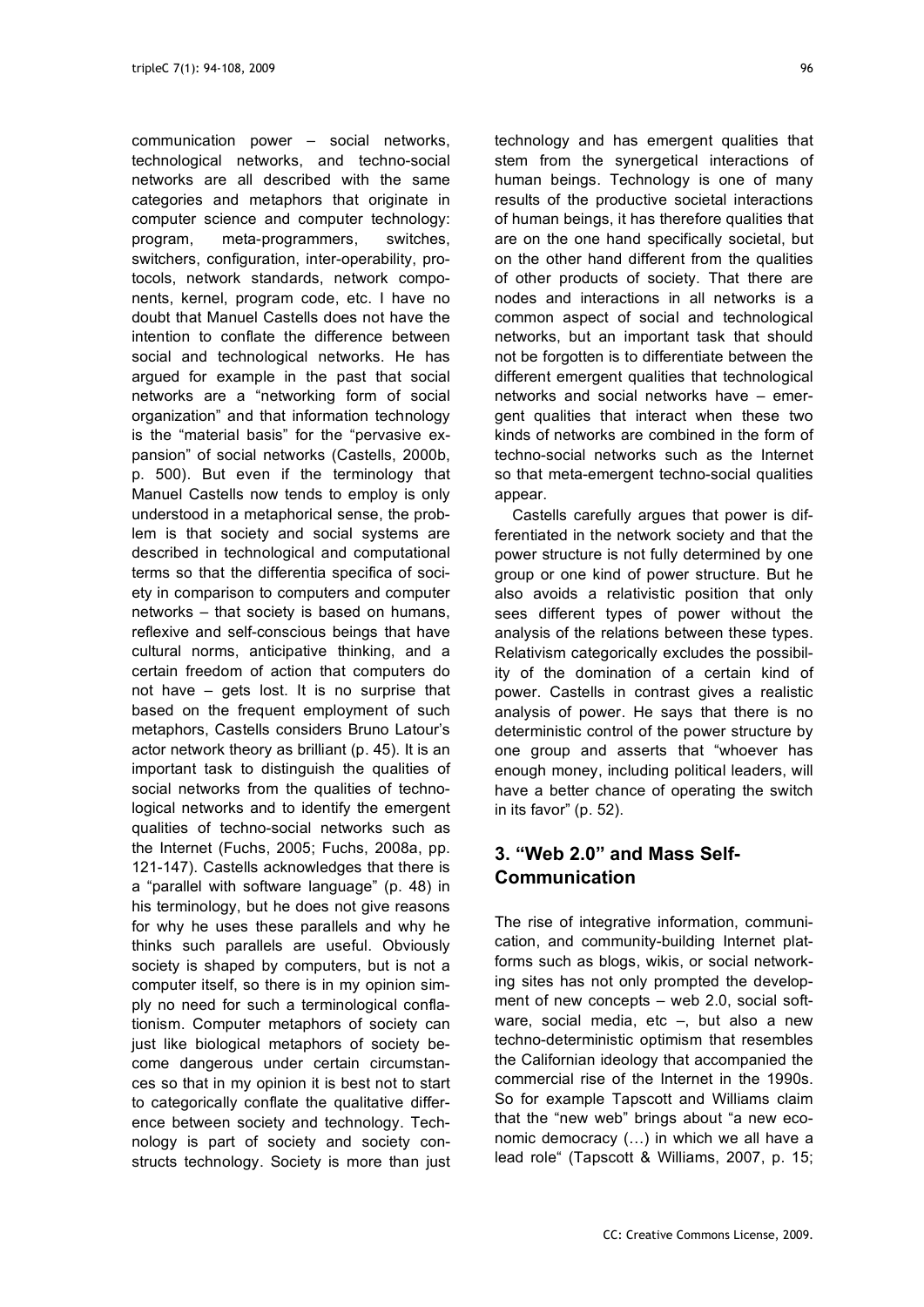for a critique of this approach, see Fuchs, 2008b). Kevin Kelly, who preached the neoliberal credos of liberalization, privatization, and commercialization in relation to IT in the 1990s (see for example Kelly, 1998), argues that the "new web", where people "work toward a common goal and share their products in common, (…) contribute labor without wages and enjoy the fruits free of charge" (Kelly, 2009, p. 118) constitutes a "new socialism" – "digital socialism". The new socialism is for Kelly a socialism, in which workers do not control and manage organizations and the material output they generate. Therefore this notion of socialism should be questioned. For Kelly, socialism lies in collective production, not in democratic economic ownership. If "socialism seeks to replace capitalism by a system in which the public interest takes precedence over the interest of private profit", "is incompatible with the concentration of economic power in the hands of a few", and "requires effective democratic control of the economy" (Frankfurt Declaration of the Socialist International, 1951<sup>1</sup>), then Kelly's notion of socialism that is perfectly compatible with the existence of Microsoft, Google, Yahoo, and other web corporations (as indicated by the fact that he lists Google, Amazon, Facebook, and YouTube in his history of socialism), is not at all a notion of socialism, but one of capitalism disguised as socialism.

Castells discusses the recent developments of the web and the Internet, but in contrast to the new web 2.0 ideology he does so

in a refreshing techno-dialectical way that avoids the deterministic pitfalls of technooptimism and techno-pessimism. For Castells, a novel quality of communication in contemporary society is mass self-communication: "It is mass communication because it can potentially reach a global audience, as in the posting of a video on YouTube, a blog with RSS links to a number of web sources, or a message to a massive e-mail list. At the same time, it is self-communication because the production of the message is self-generated, the definition of the potential receiver(s) is self-directed, and the retrieval of specific messages or content from the World Wide Web and electronic networks is self-selected. The three forms of communication (interpersonal, mass communication, and mass selfcommunication) coexist, interact, and complement each other rather than substituting for one another. What is historically novel, with considerable consequences for social organization and cultural change, is the articulation of all forms of communication into a composite, interactive, digital hypertext that includes, mixes, and recombines in their diversity the whole range of cultural expressions conveyed by human interaction" (p. 55, see also p. 70). Castells theorizes mass self-communication based on Umberto Eco's semiotic model of communication as the emergence of "the creative audience" (pp. 127-135) that engages in the "interactive production of meaning" (p. 132) and is based on the emergence of the figure of the "sender/addressee" (p. 130).

Castells analyzes the economic operations of ten global multimedia networks (pp. 73-84) – Apple, Bertelsmann, CBS, Disney, Google, Microsoft, NBC Universal, News Corporation, Time Warner, Yahoo! – and of the second-tier of multimedia conglomerates (pp. 84-92). Important trends that he points out are an increasing economic concentration, the usage of a diversity of platforms, the customization and segmentation of audiences, and economies of synergy. These corporate networks stand in a contradictory relation to mass-self communication.

For Castells, the contemporary Internet is shaped by a conflict between the global mul-

 $\overline{1}$  $1$  Of course one should mention that the Socialist International today makes more modest claims and argues that "the democratic socialist movement continues to advocate both socialisation and public property within the framework of a mixed economy" (Stockholm Declaration of Principles of the Socialist International, 1989). This meaning of socialism is not fully divergent, but far apart from the one advocated by central historical figures of socialism, such as Rosa Luxemburg, who argued that socialism is "a society that is not governed by the profit motive but aims at saving human labour" (Luxemburg, 1951/2003, p. 301) and that the "aim of socialism is not accumulation but the satisfaction of toiling humanity's wants by developing the productive forces of the entire globe" (Luxemburg, 1951/2003, p. 447).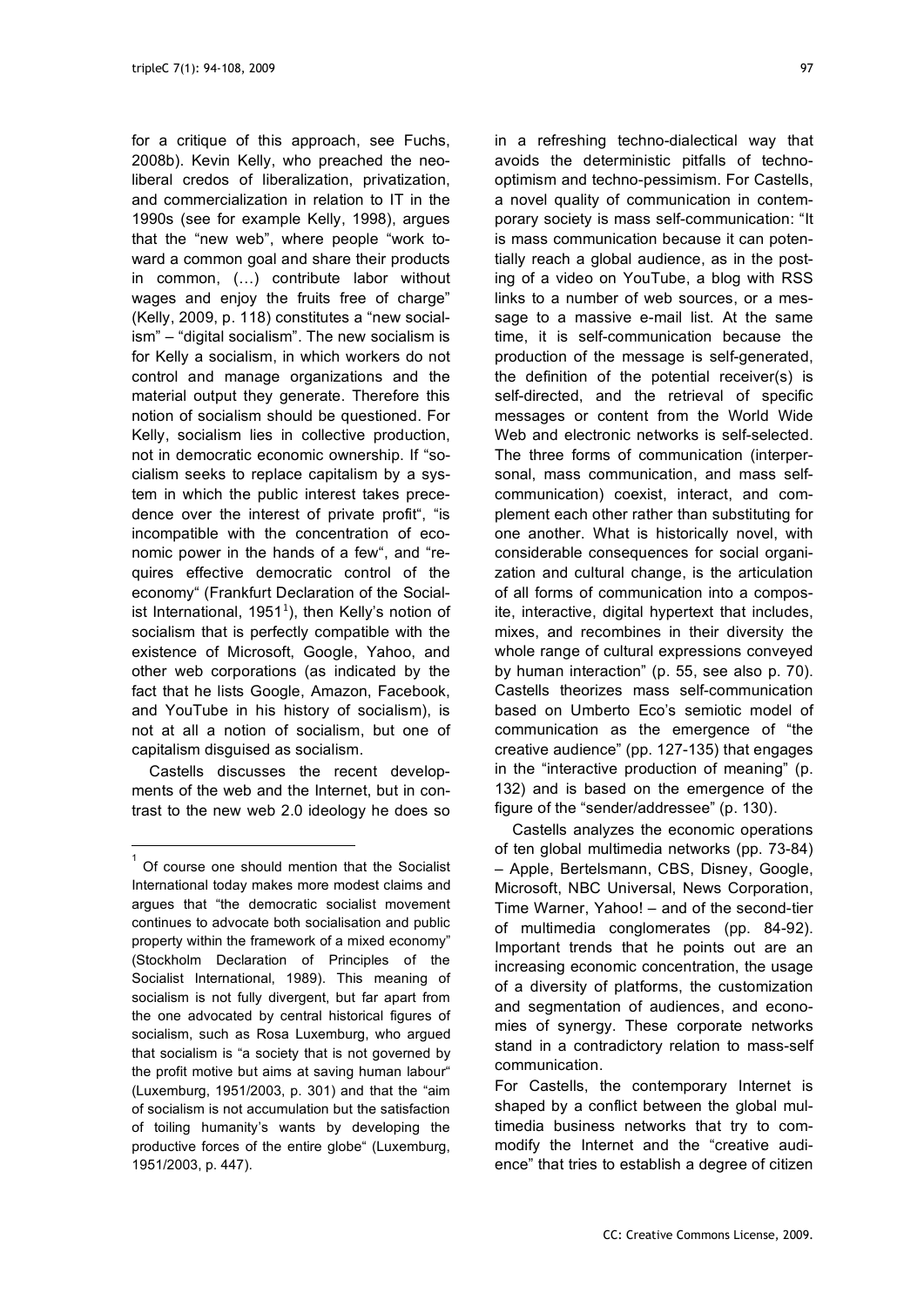control of the Internet and to assert their right of communicative freedom without corporate control: "Among the global media giants and other media organizations, the digitization of information and the expansion of networks of mass self-communication have facilitated a preoccupation with how to monetize these networks in terms of advertising" (p. 80). "All the major players are trying to figure out how to re-commodify Internet-based autonomous mass self-communication. They are experimenting with ad-supported sites, pay sites, free streaming video portals, and pay portals. (…) Web 2.0 technologies empowered consumers to produce and distribute their own content. The viral success of these technologies propelled media organizations to harness the production power of traditional consumers" (p. 97). "The interactive capacity of the new communication system ushers in a new form of communication, mass selfcommunication, which multiplies and diversifies the entry points in the communication process. This gives rise to unprecedented autonomy for communicative subjects to communicate at large. Yet, this potential autonomy is shaped, controlled, and curtailed by the growing concentration and interlocking of corporate media and network operators around the world. (…) However, this is not tantamount to one-sided, vertical control of communicative practices (…) As a result, the global culture of universal commodification is culturally diversified and ultimately contested by other cultural expressions" (p. 136). Castells gives a techno-dialectical analysis here, but it remains unclear what he means by the rise of autonomy for communicative subjects.

The notion of autonomy in mass selfcommunication is first introduced on page 129, but it is not defined, which leaves the reader wondering what Castells wants to tell her/him by using this normatively and politically connoted term (see also p. 302). The meaning of the concept of autonomy is not self-explanatory. Is it autonomy in the sense of Kant, understood as the autonomy of the will as the supreme principle of morality (Kant, 2002, p. 58), the "quality of the will of being a law to itself" (Kant, 2002, p. 63)? Or does autonomy mean the "true individualism" that Hayek (1948) had in mind, in which capitalism

is conceived as spontaneous order that should be left to itself and should not be shaped by political rules (Hayek, 1988)? Does it refer to freedom of speech, taste, and assembly – "the liberty of thought and discussion" – in line with the harm principle, as postulated by John Stuart Mill (2002)? Or is autonomy the existence of functionally differentiated self-referential subsystems of society (Luhmann, 1998)? Or does it in a less individualistic sense refer to the combination of individual autonomy, understood as subjectivity that is "reflective and deliberative" and "frees the radical imagination" from "the enslavement of repetition" (Castoriadis, 1991, p. 164), and social autonomy, "the equal participation of all in power" (Castoriadis, 1991, p. 136; see also Castoriadis, 1998)? Does Castells' notion of autonomy confirm one of the two poles of the theoretically unreconciled relationship of private autonomy and public autonomy that Habermas (1996, p. 84) has critically examined, or does it refer to the dialectic of autonomy that Habermas has in mind when he speaks of a "cooriginality of private and public autonomy" (Habermas, 1996, p. 104) achieved in a "system of rights in which private and public autonomy are internally related" (Habermas, 1996, p. 280) and "reciprocally presuppose each other" (Habermas, 1996, p. 417)? Or does autonomy mean the "status of an organized people in an enclosed territorial unit" (Schmitt, 1996, p. 19, for a critique of this approach see Habermas, 1989)? Or is autonomy a postmodern project of plural democracy with a multiplicity of subject positions (Laclau & Mouffe, 1985)? In short: There are all kinds of meanings of concepts such as autonomy, and it is one of the tasks of social theory to clarify which ones are feasible and suitable for the situation of contemporary society.

If we define "web 2.0/3.0" platforms as world wide web platforms that are not predominantly sites for information consumption or search, but sites for social networking, community building, file sharing, co-operative information production, and interactive blogging – platforms that are more systems of communication and co-operation than systems of cognition (for details of this definition see Fuchs 2009c, 2008a)  $-$ , then this allows us to analyze the ownership structures and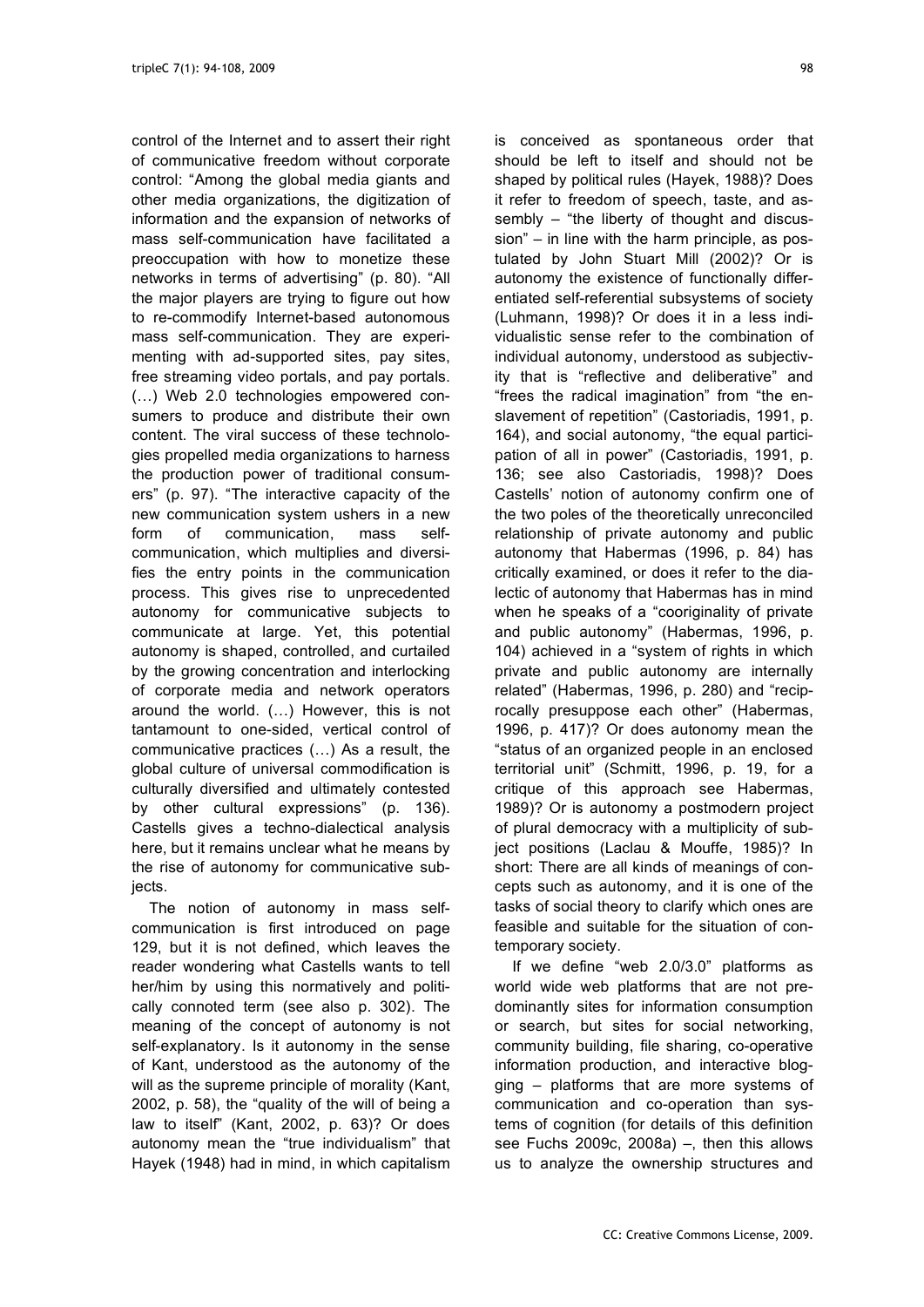| Rank | Website          | <b>Ownership</b>               | <b>Country</b> | Year of<br><b>Domain</b><br><b>Creation</b> | <b>Economic</b><br><b>Orientation</b> | 3 Month Aver-<br>age Daily Share<br>of Global Page<br><b>Views</b> |
|------|------------------|--------------------------------|----------------|---------------------------------------------|---------------------------------------|--------------------------------------------------------------------|
| 3    | Facebook         | Facebook Inc.                  | <b>USA</b>     | 2004                                        | Profit, adver-<br>tising              | 2.99%                                                              |
| 4    | YouTube          | Google Inc.                    | <b>USA</b>     | 2005                                        | Profit, adver-<br>tising              | 4.06%                                                              |
| 7    | <b>Blogger</b>   | Google Inc.                    | <b>USA</b>     | 1999                                        | Profit, adver-<br>tising              | 0.56%                                                              |
| 8    | Wikipedia        | Wikimedia Founda-<br>tion Inc. | <b>USA</b>     | 2001                                        | Non-profit,<br>non-<br>advertising    | 0.54%                                                              |
| 11   | Myspace          | MySpace Inc.                   | <b>USA</b>     | 2003                                        | Profit, adver-<br>tising              | 1.25%                                                              |
| 15   | Twitter          | Twitter Inc.                   | <b>USA</b>     | 2006                                        | Profit, adver-<br>tising              | 0.27%                                                              |
| 16   | Rapidshare       | Rapidshare AG                  | CН             | 2002                                        | Profit, non-<br>advertising           | 0.23%                                                              |
| 19   | <b>WordPress</b> | Automattic Inc.                | <b>USA</b>     | 2000                                        | Profit, adver-<br>tising              | 0.13%                                                              |
| 32   | VKontakte        | V Kontakte Ltd.                | <b>RU</b>      | 2006                                        | Profit, adver-<br>tising              | 1.48%                                                              |
| 33   | Flickr           | Yahoo! Inc.                    | <b>USA</b>     | 2003                                        | Profit, adver-<br>tising              | 0.23%                                                              |
| 37   | hi5              | Hi5 Networks Inc.              | <b>USA</b>     | 2004                                        | Profit, adver-<br>tising              | 0.44%                                                              |
| 39   | Photobucket      | Photobucket.com<br><b>LLC</b>  | <b>USA</b>     | 2003                                        | Profit, adver-<br>tising              | 0.11%                                                              |
| 43   | Orkut Brazil     | Google Inc.                    | <b>USA</b>     | 2002                                        | Profit, adver-<br>tisina              | 0.11%                                                              |
| 48   | Youporn          | Midstream Media                | <b>USA</b>     | 2005                                        | Profit, adver-<br>tising              | 0.15%                                                              |
| 49   | Blogspot         | Google Inc.                    | <b>USA</b>     | 2000                                        | Profit, adver-<br>tising              | 0.06%                                                              |
| 50   | Pornhub          | Pornhub.com                    | <b>USA</b>     | 2000                                        | Profit, adver-<br>tising              | 0.13%                                                              |
| 58   | Orkut India      | Google Inc.                    | <b>USA</b>     | 2005                                        | Profit, adver-<br>tising              | 0.06%                                                              |
| 59   | ImageShack       | ImageShack Cor-<br>poration    | <b>USA</b>     | 2002                                        | Profit, adver-<br>tising              | 0.05%                                                              |
| 60   | Tudou            | Quan Toodou<br>Technology      | <b>CN</b>      | 2004                                        | Profit, adver-<br>tising              | 0.08%                                                              |
| 62   | Odonoklassniki   | Odonoklassniki                 | <b>RU</b>      | 2002                                        | Profit, adver-<br>tising              | 0.34%                                                              |
|      |                  |                                |                |                                             |                                       | Total: 13.27%                                                      |

usage data of the top 20 "web 2.0/3.0" platforms. I have gathered statistical and economic data about these platforms (see table 1).

Table 1: The top 20 web 2.0/3.0 platforms, ranked based on a composite index that takes into account the number of average page views over the past three months and the number of average daily visitors, data accessed on July 31<sup>st</sup>, 2009, data source: alexa.com

The ranking in table 1 is based on an index that takes into account the average share of page views during the past three months and the average number of daily visitors of web platforms. A website is considered as profitoriented if the organization owning the domain takes measures in order to accumulate money profit with the help of the website (as for example in the case of advertising-based revenue models, the selling of platform memberships or premium memberships, the selling of goods or services over the platform). A website is considered as advertising-based if the organization owning the domain sells advertisements that are placed on its sites to customers in order to generate profit. Platforms can be profit-oriented without being advertising-based. A number of observations can be made: 16 of the 20 dominant web 2.0/3.0 domains are owned by organizations that are registered in the USA. 19 out of 20 of the dominant web 2.0/3.0 platforms are profit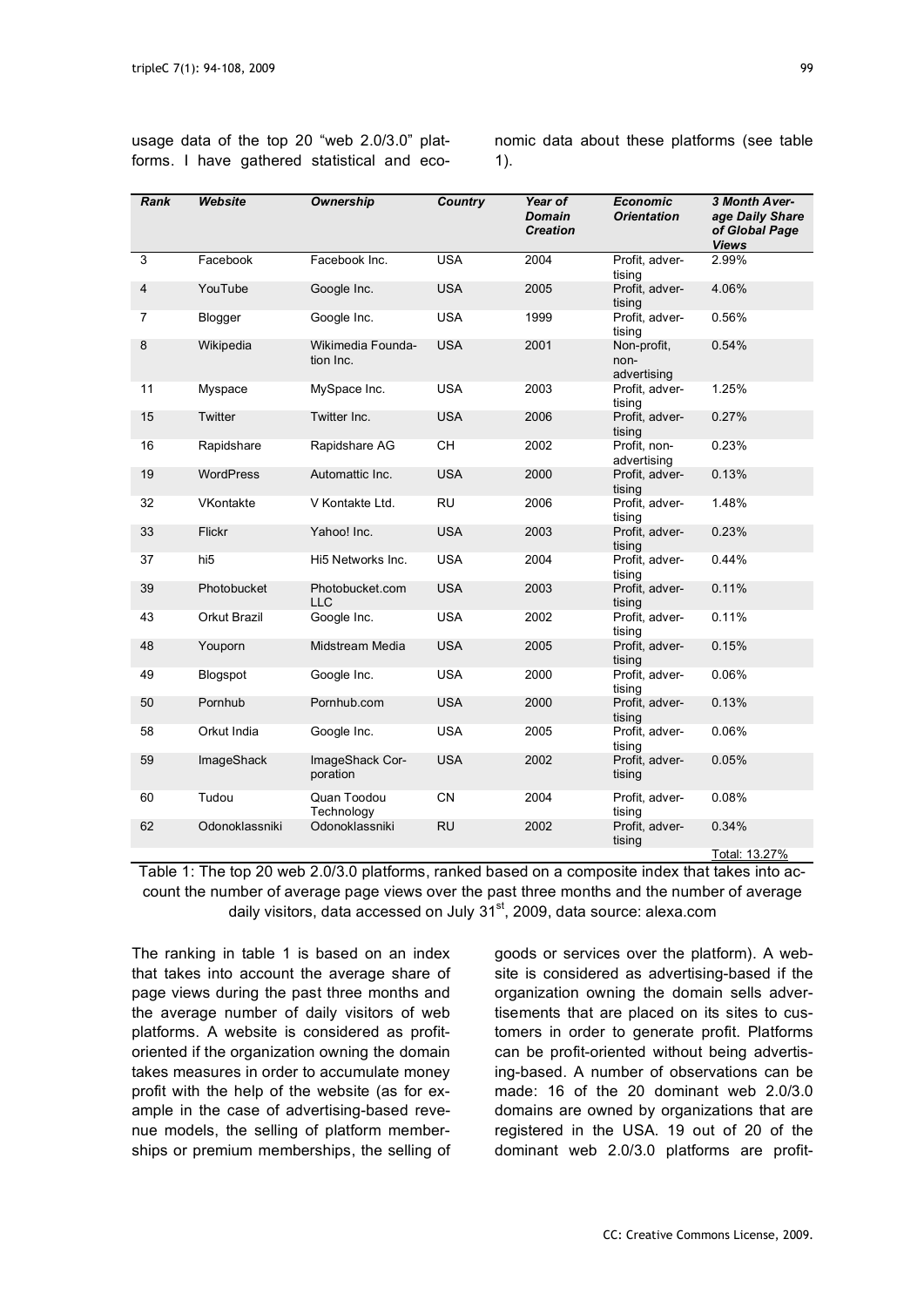oriented, the only exception is Wikipedia, which is advertising-free and non-profit. The most frequently encountered business model in this sample is one that gives platform access to the users for free, offers services for free, and generates profit by advertising. However, there are also other models. So for example Rapidshare, a file exchange service, is advertising-free and generates profits by selling premium memberships. YouPorn, PornHub and ImageShack are advertisingbased and offer some free services, but also sell premium accounts. Odonklassniki, a Russian social networking site, requires all new users to pay a membership fee and is advertising-based. Flickr is an advertising-based photo sharing community. Uploading and viewing images is for free, Flickr sells additional services such as photo prints, business cards, or photo books. The 20 most accessed web 2.0 platforms accounted for 13.24% of the global average daily page views. 12.73% of these 13.24% were page views on profitoriented platforms, which means that 96.15% of all views of the top 20 web 2.0/3.0 platforms were conducted on profit-oriented sites. These data show that web 2.0/3.0 is a strongly commodified space, there seems to be only a tiny minority of non-profit platforms.

Given these empirical results, one can question to which degree web 2.0/3.0 users are autonomous from capital. On the vast majority of platforms that they visit, their data and usage behaviour is stored and assessed in order generate profit by targeted advertising. The users who google data, upload or watch videos on YouTube, upload or browse personal images on Flickr, or accumulate friends with whom they exchange content or communicate online via social networking platforms like MySpace or Facebook, constitute an "audience commodity" (Smythe, 1981) that is sold to advertisers. The difference between the audience commodity on traditional mass media and on the Internet is that in the latter case the users are also content producers; there is user-generated content, the users engage in permanent creative activity, communication, community building, and contentproduction. That the users are more active on the Internet than in the reception of TV or radio content is due to the decentralized structure of the Internet, which allows many-to-

many communication. Due to the permanent activity of the recipients and their status as produsers/prosumers, we can say that in the case of the Internet the audience commodity is a produser/prosumer commodity (Fuchs, forthcoming; Fuchs, 2009a). The category of the produser commodity does not signify a democratization of the media towards a participatory or democratic system, but the total commodification of human creativity. During much of the time that users spend online, they produce profit for large corporations like Google, News Corp. (which owns MySpace), or Yahoo! (which owns Flickr). Advertisements on the Internet are frequently personalized; this is made possible by surveilling, storing, and assessing user activities and user data with the help of computers and databases. Economic surveillance is a mechanism that underlies capital accumulation in web 2.0/3.0. That web 2.0/3.0 users constitute an audience commodity means that they produce surplus value and are exploited by capital (Fuchs, forthcoming). We can therefore say that Internet users constitute an exploited class of knowledge workers (Fuchs, forthcoming). I think that Manuel Castells is right in arguing that there are potentials for counter-power within web 2.0 that can create autonomous spaces (which are autonomous from capital and state power). But unfortunately these autonomous spaces are hardly existent in web 2.0, they do not automatically exist, but must be struggled for. An autonomous web 2.0 is a mere tendency and potential that is today subsumed under the corporate logic that dominates, but does not determine web 2.0.

Mass-self communication for Castells allows subjects to "watch the powerful" (p. 413), but those in power "have made it their priority to harness the potential of mass selfcommunication in the service of their specific interests" (p. 414). Therefore they engage in enclosing the communication commons: "the commons of the communication revolution are being expropriated to expand for-profit entertainment and to commodify personal freedom" (p. 414). Castells speaks of a dialectical process in relation to mass self-communication: On the one hand web 2.0 business strategies result in "the commodification of freedom", the "enclosing of the commons of free communi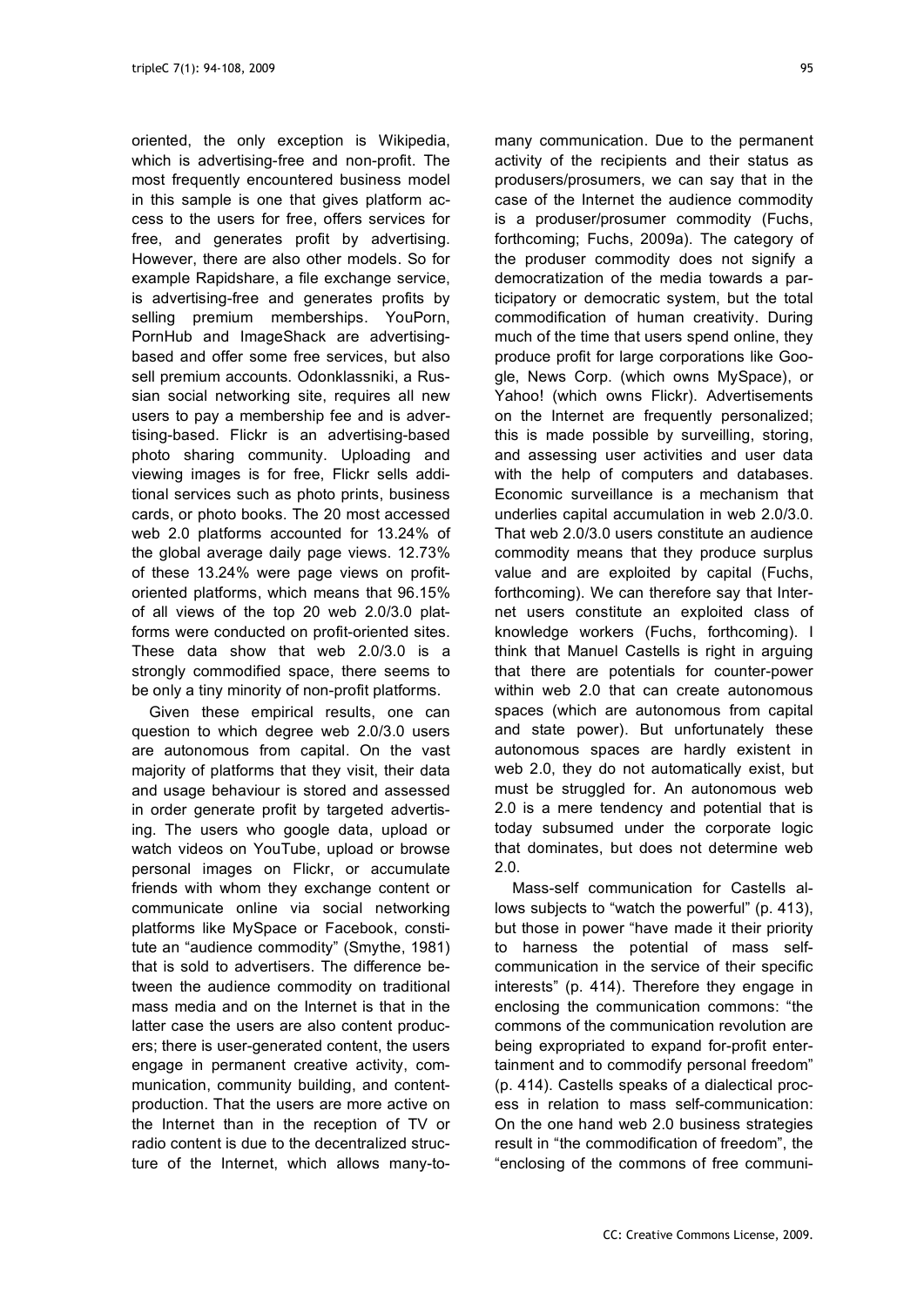cation and selling people access to global communication networks in exchange for surrendering their privacy and becoming advertising targets" (p. 421). On the other hand, "once in cyberspace, people may have all kinds of ideas, including challenging corporate power, dismantling government authority, and changing the cultural foundations of our aging/aching civilization" (p. 420). The typical web 2.0-business strategy in my opinion is not "selling people access", but giving them access for free and selling the people as a prosumer commodity to third parties in order to generate profit. As I have tried to show, this relationship is highly unequal, the actual power of corporations in web 2.0 is much larger than the actual political counter-power that is exercised by the produsers. Castells acknowledges this at some instances in his book, for example when he speaks of "unequal competition" (p. 422), but on the other hand he contradicts this realism at some instances by a certain web 2.0 optimism, for example when he says that "the more corporations invest in expanding communication networks (benefiting from a hefty return), the more people build their own networks of mass self-communication, thus empowering themselves" (p. 421). The power of corporations and other powerful actors on the web is not to a similar extent challenged by actual counterpowers that empower citizens. The dialectic of power is only a potential, but not an automatic actual or necessary dialectic. Political counterpower on the Internet is facing a massive asymmetry that is due to the fact that the ruling powers control more resources such as money, decision-making power, capacities for attention generation, etc. Power struggles are struggles of the less powerful against the powerful, there is no guarantee that they can emerge, that they can mobilize significant resources so that they do not remain precarious, and that they are successful. There are examples for relatively successful counterpower struggles that have made use of the Internet, as Castells shows in an impressive manner, but I am not so optimistic that it will be possible to seriously tackle the existing economic, political, military, and cultural power structures in the near or medium-term future. It is only a potential, not an automatism that citizens "overcome the powerlessness of

their solitary despair by networking their desire. They fight the powers that be by identifying the networks that are" (p. 431). The problem is that there are also forces of power in contemporary society, such as ideology and coercion, that might forestall such fights, that keep people occupied with struggling for survival so that they have no time, energy, and thoughts for counter-power struggles. What I am saying is that the workings of counterpower should not be overestimated, but only assessed as potentials.

Castells argues that in mass selfcommunication "traditional forms of access control are not applicable. Anyone can upload a video to the Internet, write a blog, start a chat forum, or create a gigantic e-mail list. Access in this case is the rule; blocking Internet access is the exception" (p. 204). In my opinion, a central filter of the Internet that benefits powerful actors is formed by visibility and the attention economy. Although everyone can produce and diffuse information in principle easily with the help of the Internet because it is a global decentralized many-tomany and one-to-many communication system, not all information is visible to the same degree and gets the same attention. The problem in the cyberspace flood of information is, how in this flowing informational ocean other users draw their attention to information. So for example Indymedia, the most popular alternative online news platform, is only ranked number 4147 in the list of the most accessed websites, whereas BBC Online is ranked number 44, CNN Online number 52, the New York Times Online number 115, Spiegel Online number 152, Bildzeitung Online number 246, or Fox News Online number 250 (data source: alexa.com, top 1 000 000 000 sites, August 2<sup>nd</sup>, 2008). This shows that there is a stratified online attention economy, in which the trademarks of powerful media actors work as powerful symbols that help the online portals of these organizations to accumulate attention. This is not to deny that "mass self-communication" platforms such as Blogger (ranked number 3) or Facebook (ranked number 7) are heavily used, but political information generation and communication on such sites is much more fragmented, which is the reason why Jürgen Habermas speaks in relation to the Internet of a danger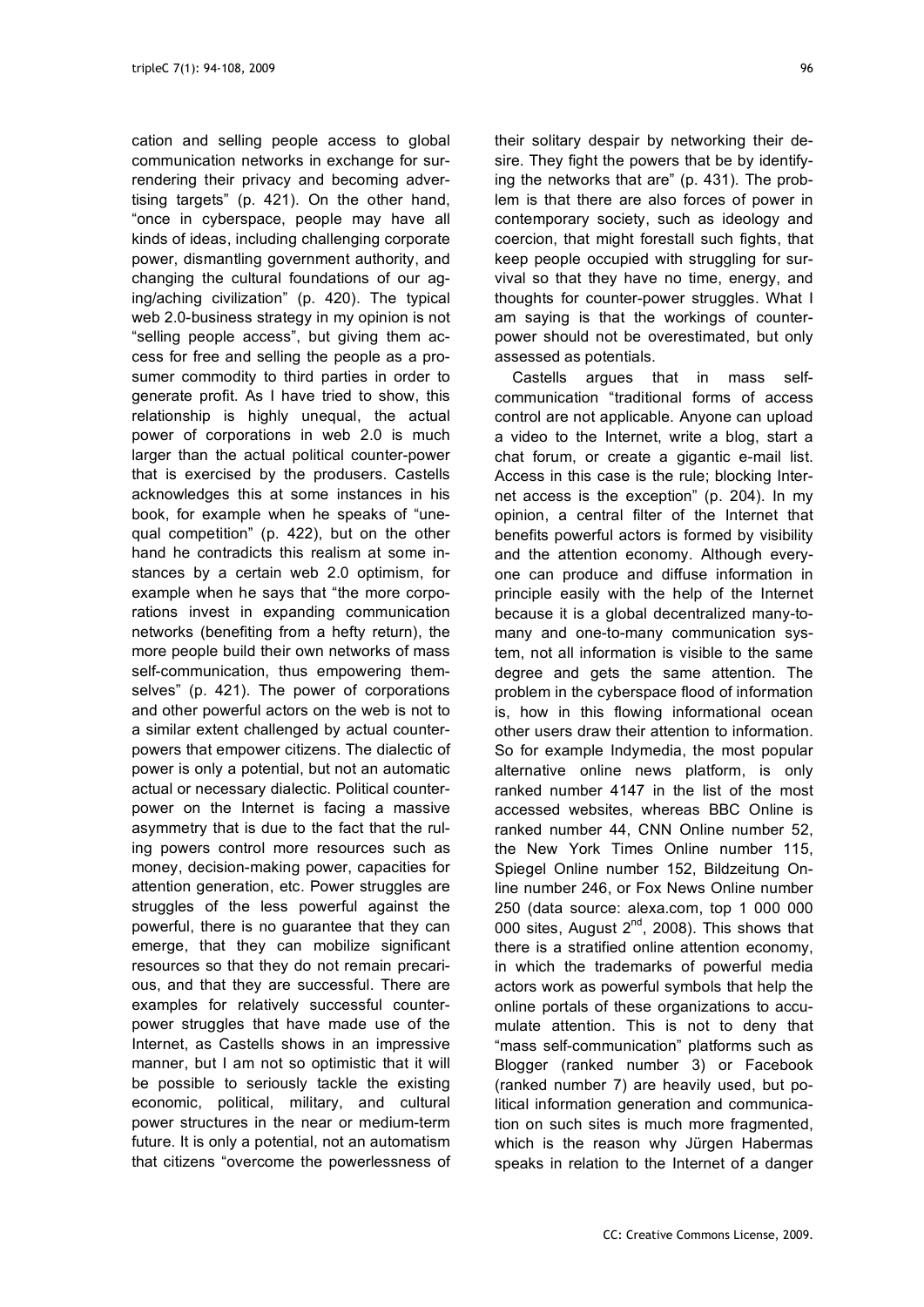of the "fragmentation of large but politically focused mass audience into a huge number of isolated issue publics" (Habermas, 2006, p. 423). In 2008, a year characterized by a huge interest of the US public in politics due to the presidential election and the grassroots appeal of the Obama campaign, only 10% of US Internet users posted political comments on social networking sites and 8% on blogs (Pew Internet & American Life Project: The Internet's Role in Campaign 2008). 64% of online political users in the US got their information about the November elections from network TV websites such as cnn.com, abcnews.com, or msnbcnews.com; 54% visited portal news services like Google or Yahoo, 43% visited the websites of local news organizations, 40% read someone else's comments in a news group, website, or blog; 34% visited the websites of major national newspapers, 26% visited political or news blogs, 12% visited the website of an alternative news organization (Pew Internet & American Life Project: The Internet's Role in Campaign 2008). If we assume that the general interest in online politics is in general somewhat lower than in 2008, then these data give a realistic picture of political information and communication online: The major platforms for political information are the online versions of the established news sources and corporate mass media, political "mass self-communication" is clearly present and forms an important tendency that nonetheless remains subsumed under and dominated by established powerful media actors.

Castells employs the terms web 2.0 and 3.0 (see for example pp. 34, 56, 65, 97, 107, 113, 421, 429) that he defines as "the cluster of technologies, devices, and applications that support the proliferation of social spaces on the Internet" (p. 65). Questions that should also be asked and answered in relation to the notion of "web 2.0" are in my opinion: To which extent are the claims about the "new Web" ideological and serve marketing purposes? What is novel about "web 2.0" and how can this novelty be empirically validated? What does it exactly mean to say that the Web becomes more social? Which notions of the social are employed when people speak of "web 2.0"? Which notion of sociality underlies "web 1.0" and how does this notion differ

from the notion of sociality that underlies the concepts of web 2.0 and 3.0? What is the difference between web 1.0, 2.0, 3.0? In short: The talk about "web 2.0", "social media", and "social software" compels us to answer some basic questions: What is social about the Internet? Which different forms of sociality do we find on the Internet? For answering these questions, we need to enter conceptual sociological discussions and therefore social theory becomes important for understanding the contemporary Internet (for a discussion of these sociological and social theory foundations of "web 2.0" see Fuchs, 2009c). Users do have the counter-power capacities to use web 2.0 against the intentions of the corporate operators in progressive ways and political struggles, but the corporate platform owners possess the power to switch users off the networks or to switch off entire networks. Furthermore they also have an interest in and power to permanently control the online behaviour and personal data of users in order to accumulate capital with the help of targeted advertising (Fuchs, 2009b). Economic surveillance is at the heart of capital accumulation in web 2.0 (Fuchs, 2009b). The power relationship between the corporate media and the creative users that Castells describes is an asymmetrical one that privileges the first.

### **4. Media Manipulation**

Castells shows the importance of inter- and transdisciplinary research for analyzing the contemporary world by combining cognitive science and the analysis of communication power in order to understand how misinformation and the creation of misperception work as forms of communication power. For power to work it must also be cognitively reproduced in the neural networks of the brain. Political cognition works with emotions, especially anxiety and anger. Framing, agenda-setting, priming, and indexing are for Castells the four main mechanisms of communication power that are used in politics for influencing the public mind. The first three are concrete strategies employed by the media for trying to manipulate their audiences, so to speak, whereas indexing is connected to what Herman and Chom-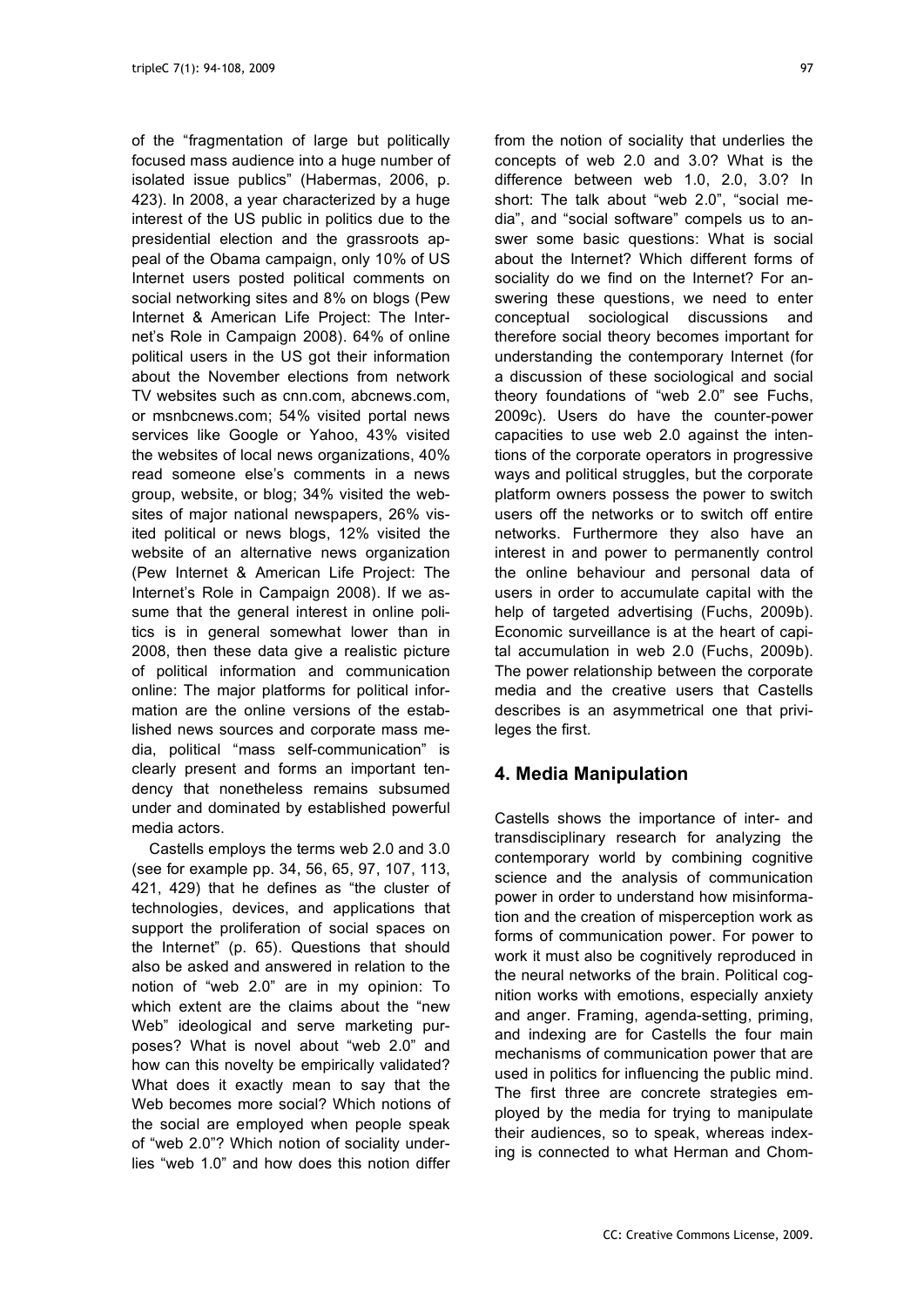98

sky (1988)<sup>2</sup> have termed the third filter in media manipulation: the tendency of mass media to rely on information that is provided by powerful actors (such as governments and corporations). Castells shows the communication power of framing and the counter-power of counter-framing with the example of the framing of the US public in the Iraq war. The media frames of the war on terror and patriotism activated the emotional and subliminal fear of death of the audience, created misperceptions, and contributed to the successful securing of public support for the war. This analysis parallels Herman's and Chomsky's (1988) stress on anti-communism and anti-terrorism as ideological control mechanisms that they have studied for the media coverage of Guatemala, Nicaragua, El Salvador, and Vietnam. Castells shows that relation to Iraq, counterframes could only be successfully employed after hurricane Katrina induced a public feeling of mismanagement about the Bush administration, after a series of political scandals, and with the help of citizen journalism. He concludes this analysis by saying that "by activating networks of association between events and mental images via communication processes, power-making operates in multilayered dynamics in which the way we feel structures the way we think and ultimately the way we act" (p. 192).

Castells argues that media make power and have the capacity to shape human minds

by image making. Media politics involves for him four processes: securing access of powerful actors to the media, the production of images that serve the interests of powerful actors, the delivery of these messages in diverse formats and through diverse technologies combined with the measurement of its effectiveness, and the financing of these activities. Castells describes the tendency in media politics that the media exert communication power with the help of sensationalism, theatrical politics, personalization, dramatization, the fragmentation of information, negative stereotyping, attack politics, and scandalization. These are politics that focus on human emotions. He sees direct government control as well as corporate ownership and leadership as two important filters in media politics. The second aspect corresponds to the first two filters that Herman and Chomsky (1988) have stressed in their propaganda model: size, ownership, and profit orientation of the mass media; and advertising-orientation. Castells also discusses the role of political think tanks in informational politics, a lobbying that Herman and Chomsky (1988) have termed flak and that they characterize as the fourth filter of media manipulation. Castells analyzes political censorship and control of the media with the help of three case studies that cover the USA, Russia, and China.

For Castells, there are the following new aspects of media politics: the use of the Internet in political campaigns (p. 230), the multiplication of entry points of political reports, on which an interaction between mainstream media and the Internet is based (p. 234), an unprecedented prevalence and significance of scandal politics (p. 246), the easy and immediate diffusion of scandal politics over the Internet by everyone (pp. 247f), an increase of the publicity and perception of corruption and of the impact on public trust (p. 289). The result would be a worldwide crisis of political legitimacy, a decline in public trust, and a crisis of democracy. These crises could possibly, but not automatically result in depoliticization, and would in many cases also create a desire for insurgent politics, social movements, and new public spaces.

Castells continuously stresses that the communication structures that are used by powerful actors can also be used for counter-

 $2$  Once one brings up the names Chomsky, Herman, or McChesney, some readers tend to invoke the cultural studies-inspired negative sentiment that the propaganda model and these authors advance an elitist agenda that considers the recipients as stupid and passive and neglects possibilities for active reception. Such readers should be advised that Herman and Chomsky are mainly analyzing strategies in media production, no matter how these strategies that are crystallized in media products are decoded and enacted by the audiences, and, more importantly, that Chomsky, Herman, and McChesney stress the political importance of alternative media production, diffusion, and reception, which is an aspect of political activity and counter-power of the media (see for example: Herman & Chomsky, 1988, pp. 306f; Herman & McChesney, 1997, pp. 189-205; for this discussion, see also Herman, 1996a, 1996b, 2003; Klaehn, 2002).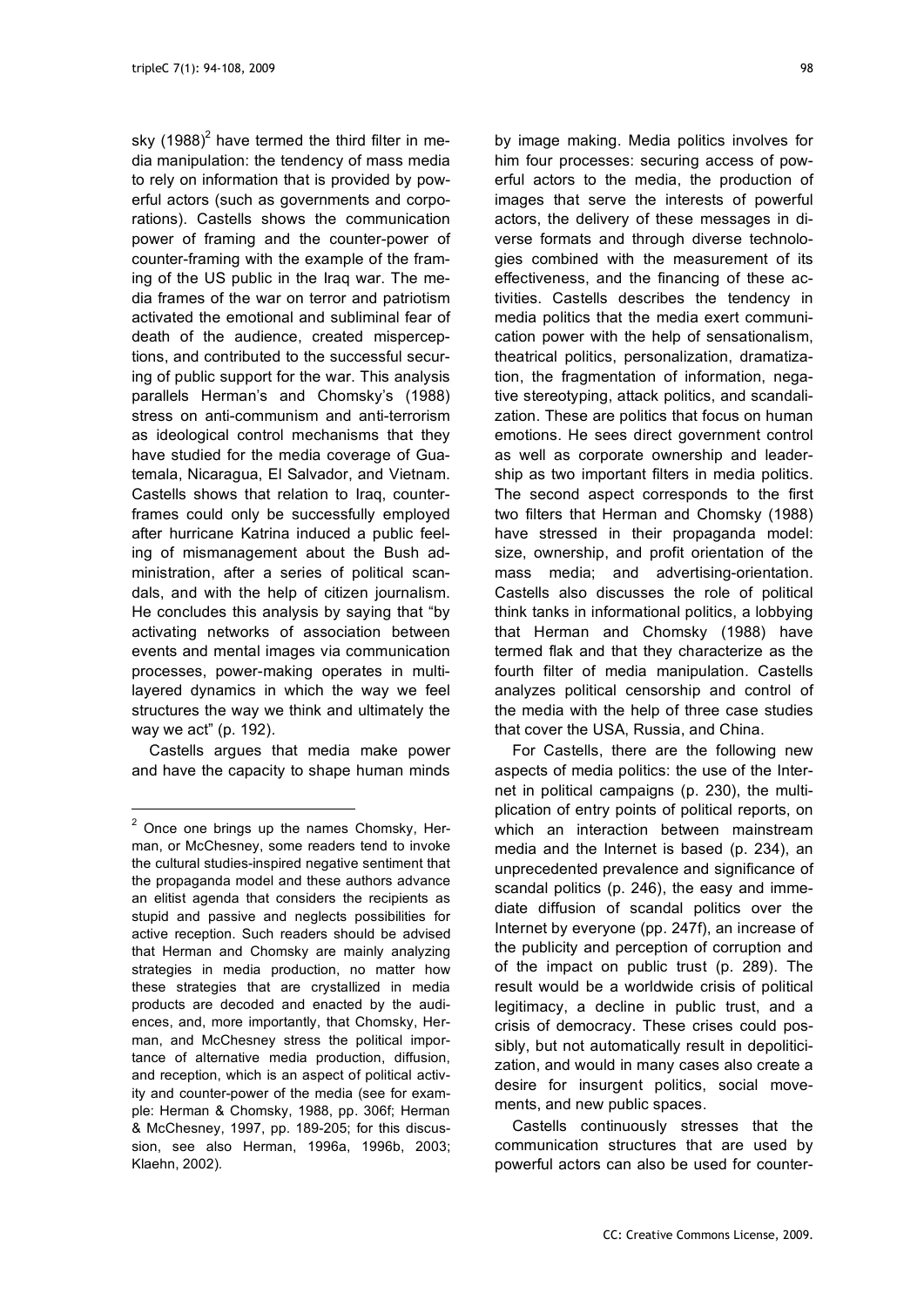power strategies. A question that remains unanswered for me after having read chapter 4 of *Communication Power*, is if Castells thinks that it is possible and fruitful if insurgent movements try to exert counter-power with the help of the mediated politics of scandalization, stereotyping, and attacks, or not. Scandalization, stereotyping, and attacking are the communication power-mechanisms that Castells analyzes in chapter 4, but it remains unclear if the dialectic of power and counterpower that Castells has in mind also applies here and if these strategies can be empirically observed in counter-power movements. In chapter 5, he gives the example of how the Obama campaign that he characterizes as a form of insurgent politics resisted the scandal and attack politics directed against Obama by the Hillary Clinton campaign without resorting to the same tactics. This therefore also leaves open the question if insurgent politics are necessarily non-scandal politics or not.

# **5. Social Movements**

I have always been somehow sceptical about Castells' (2004) distinction between proactive and reactive social movements. The first – Castells (2004) discusses the Zapatistas, the American militia, Aum Shinrikyo, and al-Qaeda – have primarily a "resistance identity" (Castells, 2004, p. 70), are "defensive movements built around trenches of resistance" (Castells, 2004, p. 73), "stigmatized by the logic of domination" (Castells, 2004, p. 8), "primarily identity-based mobilizations in reaction to a clearly identified adversary (…) rather than purveyors of a societal project", whereas the second – Castells (2004) mentions the movement for democratic globalization, environmentalism, feminism – develop resistance identity into "project identity" (Castells, 2004, p. 70) and "seek the transformation of overall social structure" (Castells, 2004, p. 8). All social movements are reactive and proactive, they have adversaries and a societal project. So for example environmentalism is not purely proactive, but also opposes pollution and polluters as adversaries, whereas al-Qaeda is not only reactive, but also proactive: So bin Laden on the one hand expresses a resistance identity that is oriented against the

West, especially the USA: "These tragedies and calamities are only a few examples of your oppression and aggression against us. It is commanded by our religion and intellect that the oppressed have a right to return the aggression. Do not await anything from us but Jihad, resistance and revenge. Is it in any way rational to expect that after America has attacked us for more than half a century, that we will then leave her to live in security and peace?!!" (bin Laden: Letter to America<sup>3</sup>). On the other hand he formulates a project identity, a clear societal project that al-Qaeda pursues: "to make the Shariah the supreme law", "the religion of the Unification of God; of freedom from associating partners with Him, and rejection of this; of complete love of Him, the Exalted; of complete submission to His Laws; and of the discarding of all the opinions, orders, theories and religions which contradict with the religion He sent down to His Prophet Muhammad (peace be upon him)" (Ibid.; 9). Bin Laden's vision sounds terrifying, but it is clear that what he has in mind and what he and al-Qaeda struggle for is a large societal project – a fundamentalist theocracy. In *Communication Power*, Castells seems to stick to this distinction between proactivism and reactivism of social movements (p. 300). The difference between certain movements cannot be found in their proactivism or reactivism, two features that are characteristic for all of them, but in their political content that ranges on a continuum from progressivism to anti-progressivism (Fuchs, 2006; 2008, p. 290).

For Castells, the movement for democratic globalization stands for "the old anarchist ideal of autonomous communes and free individuals coordinating their self-managed forms of existence on a broader scale, (…) the promise of self-managed networks enabled by technologies of freedom" (pp. 345f). So one can say that this movement enacts and represents the project of establishing a society that is based on "voluntary associations" that are based on "free agreements concluded between the various groups" and that "represent an interwoven network, composed of an infinite variety of groups and federations of all

 <sup>3</sup> http://www.guardian.co.uk/world/2002/nov/24/ theobserver, accessed on August 2, 2008.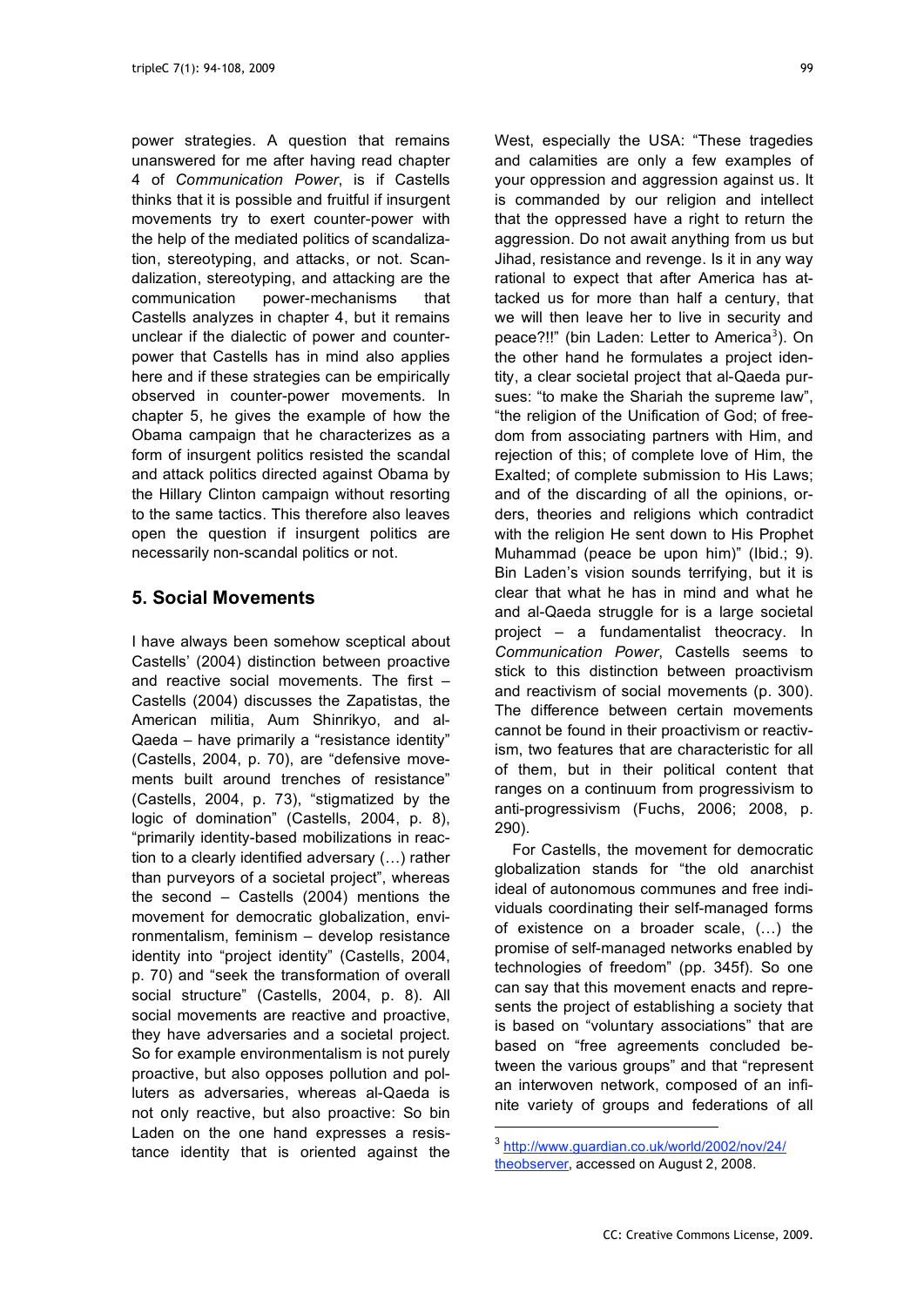sizes and degrees, local, regional, national and international temporary or more or less permanent - for all possible purposes" (Kropotkin, 1910, p. 284). For me, the movement for democratic globalization is not just this, but even more (see Fuchs 2006, 2007; 2008a, pp. 290-294): it is the contemporary universal social movement, a movement of movements that unites the diversity of other protest movements, creates a unity in diversity that articulates the topics of all contemporary protest movements with the topics of capitalism and class. This unity in diversity can for example be observed by taking a look at the structure of Indymedia, which is one important voice of the movement: The US website of this platform is structured into 48 different topics, such as anti-war, environment, gender & sexuality, human & civil rights, labour, race & racism, etc. Historically, a single movement has existed for each of these topics, but now this diversity is combined within one movement. The central movement of the "programmed society" that Alain Touraine has so long been looking for (compare Touraine, 1985), might now have emerged.

Castells argues that social movements that engage in insurgent politics – "the process aiming at political change (institutional change) in discontinuity with the logic embedded in political institutions" (p. 300) – "in a world marked by the rise of mass selfcommunication, (…) have the chance to enter the public space from multiple sources. By using both horizontal communication networks and mainstream media to convey their images and messages, they increase their chances of enacting social and political change – even if they start from a subordinate position in institutional power, financial resources, or symbolic legitimacy" (p. 302). With the help of four case studies he shows how social movements try to reprogram "the communication networks that constitute the symbolic environment for image manipulation and information processing in our minds, the ultimate determinants of individual and collective practices": the environmental movement, the movement for democratic globalization, the spontaneous movement that emerged in Spain after the al-Qaeda attacks in March 2004, and the Obama presidential campaign. Methods of media counter-power that are discussed include: the

networking of scientists, activists, opinion leaders, and celebrities; the use of entertainment and popular culture for political causes; mobilization and networking with the help of social networking sites (MySpace, Facebook, etc); celebrity advocacy; event management; alternative online media; video sharing platforms (YouTube, etc); actionism; street theatre; hacking; electronic civil disobedience; flash mob activism supported by mobile phones ("instant insurgent communities", p. 363); online fund-raising; Obama's emotional political style that promised hope and change in order to stimulate enthusiasm and grassroots activism; online petitions; political blogging; or delocalized mobilization and microtargeting tactics supported by the Internet.

# **6. A New Society?**

Manuel Castells has advanced the disputed claim that the network society is a new society (Castells, 2000a, p. 371; see Garnham, 1998; Webster, 1997a, b) in the sense that the relationships of production, power, and experience "are increasingly organized around networks" that "constitute the new social morphology of our societies" (Castells, 2000b, p. 500). One can note that in prior publications power seems to have been conceived by Castells as a typical political process, whereas now it seems to signify a broader phenomenon, which brings up the theoretical question how power, the political, and the non-political differ and are connected. Castells considers informationalism as the "material foundation" of the network society (Castells, 2000a, p. 367) and characterizes the economic sphere of the network society as informational capitalism or global economy, the political sphere as network state, and the cultural sphere as culture of real virtuality (Castells, 2000a, pp. 366-391). Within this approach that stresses the centrality of networks, informationalism, and communication, it is a logical step that Castells argues in *Communication Power* that "power in the network society is communication power" (p. 53) and that "communication networks are the fundamental networks of power-making in society" (p. 426). But take a sphere such as the capitalist economy. Figure 1 shows the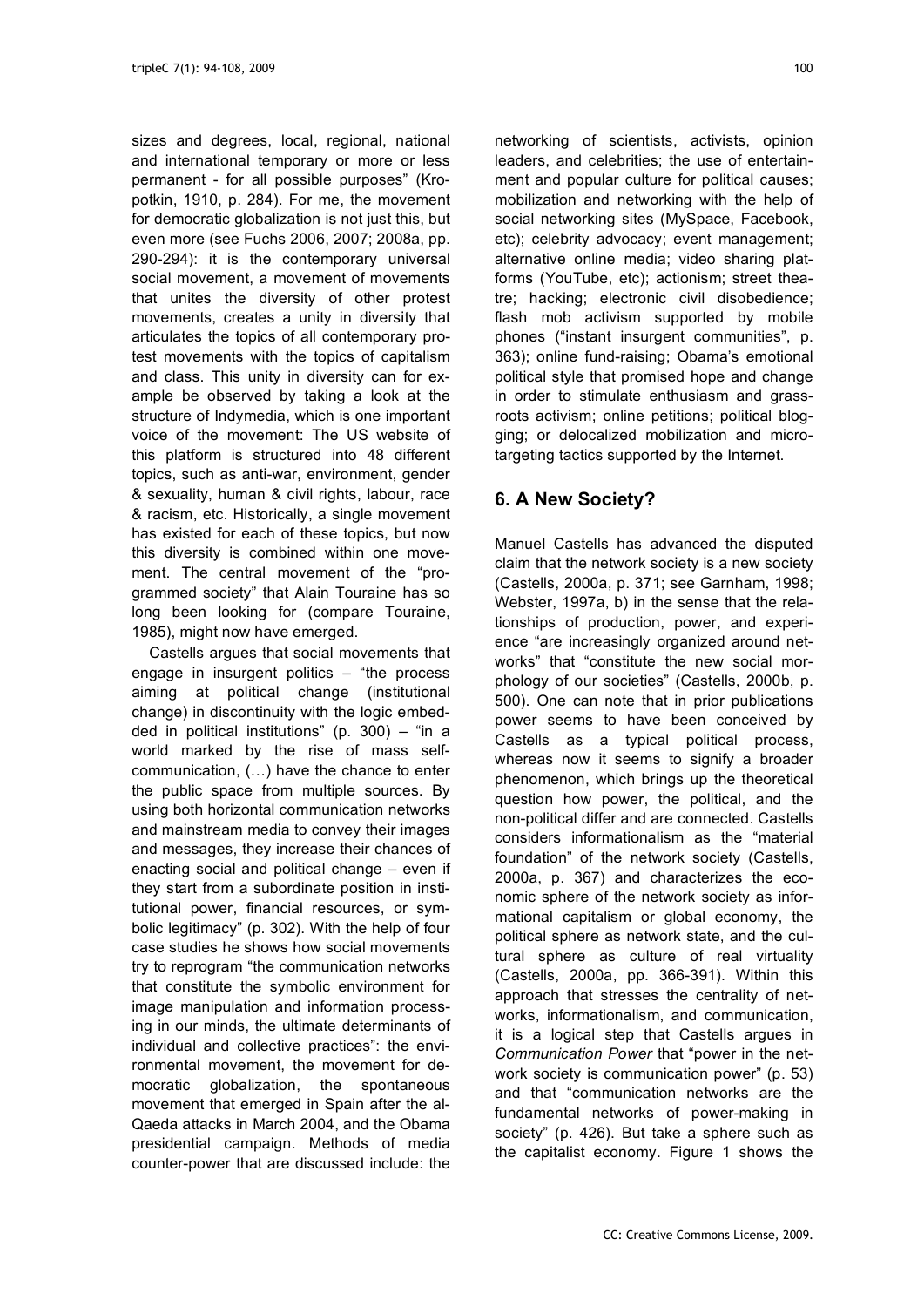distribution of the capital assets of the world's largest 2000 corporations at the end of the fiscal year 2008, a year that will be remembered for the emergence and intensification of a global economic crisis. Although finance capital suffered large profit losses in 2008, it still accounted for 74.86% of the total assets of the world's largest companies. The oil and gas industry accounted for 6.21%, which shows the economic importance of fossil fuels – a resource over which wars are fought, which points out the military and political relevance of this part of the economy. The information industry made up 4.59% of the total assets of the world's largest corporations $4$ . This suggests that the capitalist economy is not dominated by the information economy and is not predominantly an informational capitalism, but besides an informational capitalism also new imperialism (Harvey, 2003), finance capitalism, hyperindustrial capitalism, etc. Capitalism is a complex economic field that is shaped by multiple interacting tendencies such as communication power, finance power, imperial power, hyperindustrial power, etc. Castells leaves no doubt about the large influence of finance capital in contemporary capitalism. He says that "the structure and dynamics of financial networks" are "at the heart of capitalist power" (p. 424). In my opinion notions such as "informational capitalism" and "communication power" should be used in a modest sense so that they signify only those parts of the economy or society that base specific operations on information and communication. Depending on which variables we observe (such as capital assets, profits, labour force, value added, transnationality index, etc in the economy), we can empirically calculate to which extent a certain aspect of a subsystem of contemporary society is information-based. This approach is different from saying that contemporary capitalism is predominantly informational and that the central power in contemporary society is communication power.

#### **7. Conclusion**

In sum: Manuel Castells' *Communication Power* is a powerful narrative about the connection of communication and power in contemporary society that presents rich empirical details, illuminating case studies, and represents an original and insightful approach. It will shape the disciplinary and transdisciplinary discussions about communication and power in the coming years. The central new category that the book introduces is the one of mass self-communication. Good books bring up many new questions, so I do have questions and also doubts about Castells' notion of power, the use of computer science terms for analyzing society, the assessment and categorical description of the power distribution between global multimedia corporations and the creative audience, the feasibility of the notion of web 2.0, his notion of social movements, the role of the movement for democratic globalization in contemporary society, and the centrality of informationalism and communication power. When all this is being said, it remains no doubt that this book empowers the academic discourse about communication power.

Contemporary society is a society of global economic crisis. This has resulted in a return of the importance of economic questions, which are also questions about class, in social theory and has shown which huge power the global financial and economic networks have over our lives. The central political task might now be to develop counter-power against the commodification of everything. That this is easier said than done was communicated recently by the result of the elections to the European Parliament. The task for social theory in the contemporary situation is to develop analyses of power and potential counterpower. Manuel Castells reminds us that the role of communication certainly should not be neglected in such endeavours.

 <sup>4</sup> The information economy consists for statistical purposes in these calculations of the following realms: media, semiconductors, software & services, technology hardware & equipment, telecommunications services.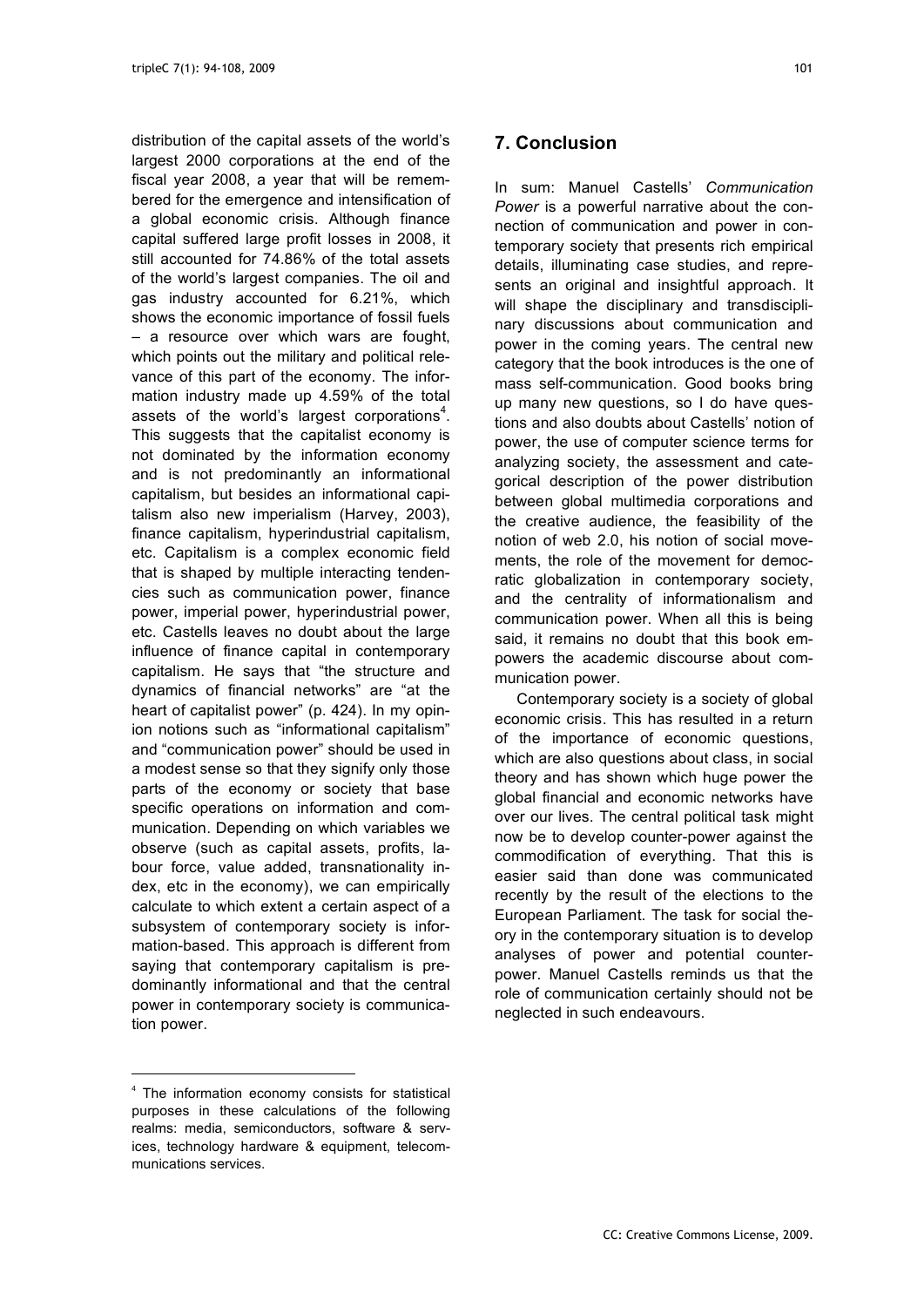

#### Share of Selected Industries in Total Capital Assets of the World's Largest 2000 Corporations in 2008 (Source: Forbes 2000, 2009 List)

Figure 1

#### **References**

Castells, M. (2000a). *The End of Millennium*. Malden, MA: Blackwell.

- Castells, M. (2000b). *The Rise of the Network Society.* Malden, MA: Blackwell.
- Castells, M. (2004). *The Power of Identity*. Malden, MA: Blackwell.
- Castoriadis, C. (1991). *Philosophy, Politics, Autonomy*. Oxford: Oxford University Press.
- Castoriadis, C. (1998). *The Imaginary Institution of Society*. Cambridge, MA: MIT Press.
- Fuchs, C. (2005). The Internet as a Self-Organizing Socio-Technological System. *Cybernetics and Human Knowing, 12*(3), 57-81.
- Fuchs, C. (2006). The Self-Organization of Social Movements. *Systemic Practice and Action Research, 19*(1), 101-137.
- Fuchs, C. (2007). Antiglobalization. In M. Bevir (Ed.), *Encyclopedia of Governance* (pp. 20-24). London: Sage.
- Fuchs, C. (2008a). *Internet and Society: Social Theory in the Information Age*. New York: Routledge.
- Fuchs, C. (2008b). Review Essay of "Wikinomics: How Mass Collaboration Changes Everything", by Don Tapscott and Anthony D. Williams. *International Journal of Communication, 2*(2008), Review Section, 1-11.
- Fuchs, C. (2009a). Information and Communication Technologies & Society: A Contribution to the Critique of the Political Economy of the Internet. *European Journal of Communication, 24*(1), 69-87.
- Fuchs, C. (2009b). *Social Networking Sites and the Surveillance Society. A Critical Case Study of the Usage of studiVZ, Facebook, and MySpace by Students in Salzburg in the Context of Electronic Surveillance*. Salzburg/Vienna: Research Group UTI. ISBN 978-3-200-01428-2.
- Fuchs, C. (2009c). Social Software and Web 2.0: Their Sociological Foundations and Implications. In S. Murugesan (Ed.), *Handbook of Research on Web 2.0, 3.0, and X.0: Technologies, Business and Social Applications*. Hershey, PA: IGI-Global.
- Fuchs, C. (forthcoming, accepted for publication). The notions of class and knowledge labour in informational capitalism. *The Information Society*.
- Garnham, N. (1998). Information Society Theory as Ideology: a Critique. *Loisir et Société, 21*(1), 97-120.
- Giddens, A. (1981). *A Contemporary Critique of Historical Materialism. Vol. 1: Power, Property and the State.* London/Basingstoke: Macmillan.